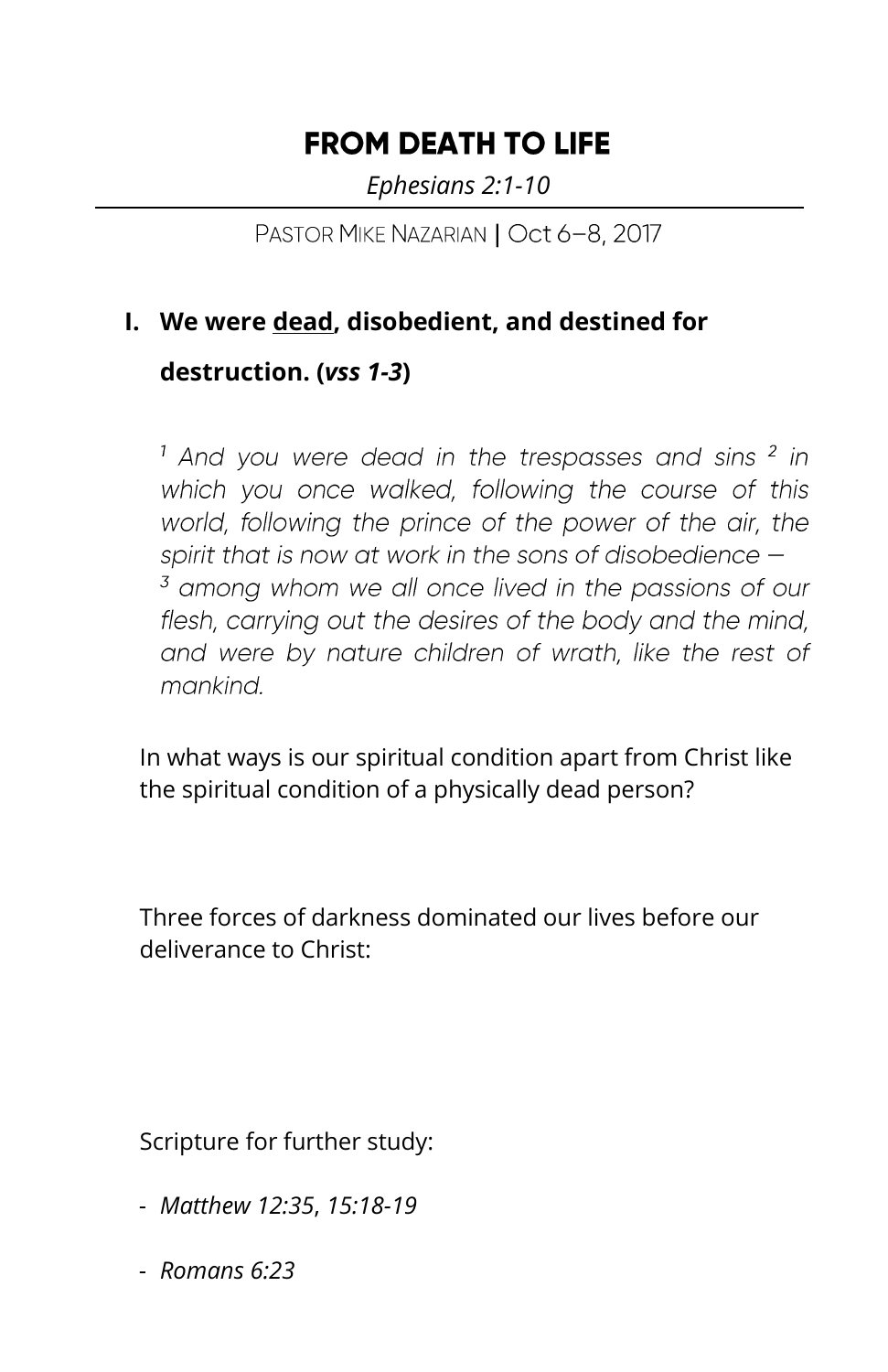## **II. God has graciously, lovingly, and mercifully made us alive. (***vss 4-7***)**

<sup>4</sup> But God, being rich in mercy, because of the great love with which He loved us, <sup>5</sup> even when we were dead in our trespasses, made us alive together with Christ-by grace you have been saved- $6$  and raised us up with Him and seated us with Him in the heavenly places in Christ Jesus, <sup>7</sup> so that in the coming ages He might show the immeasurable riches of His grace in kindness toward us in Christ Jesus.

How does Paul describe God's mercy here?

How does Paul describe God's love here?

How does Paul describe God's grace in these verses?

How do these descriptions of God's character and disposition toward you influence your view of Him?

What does Paul mean when he says that we are raised up with Christ and seated with Him in the heavenly places?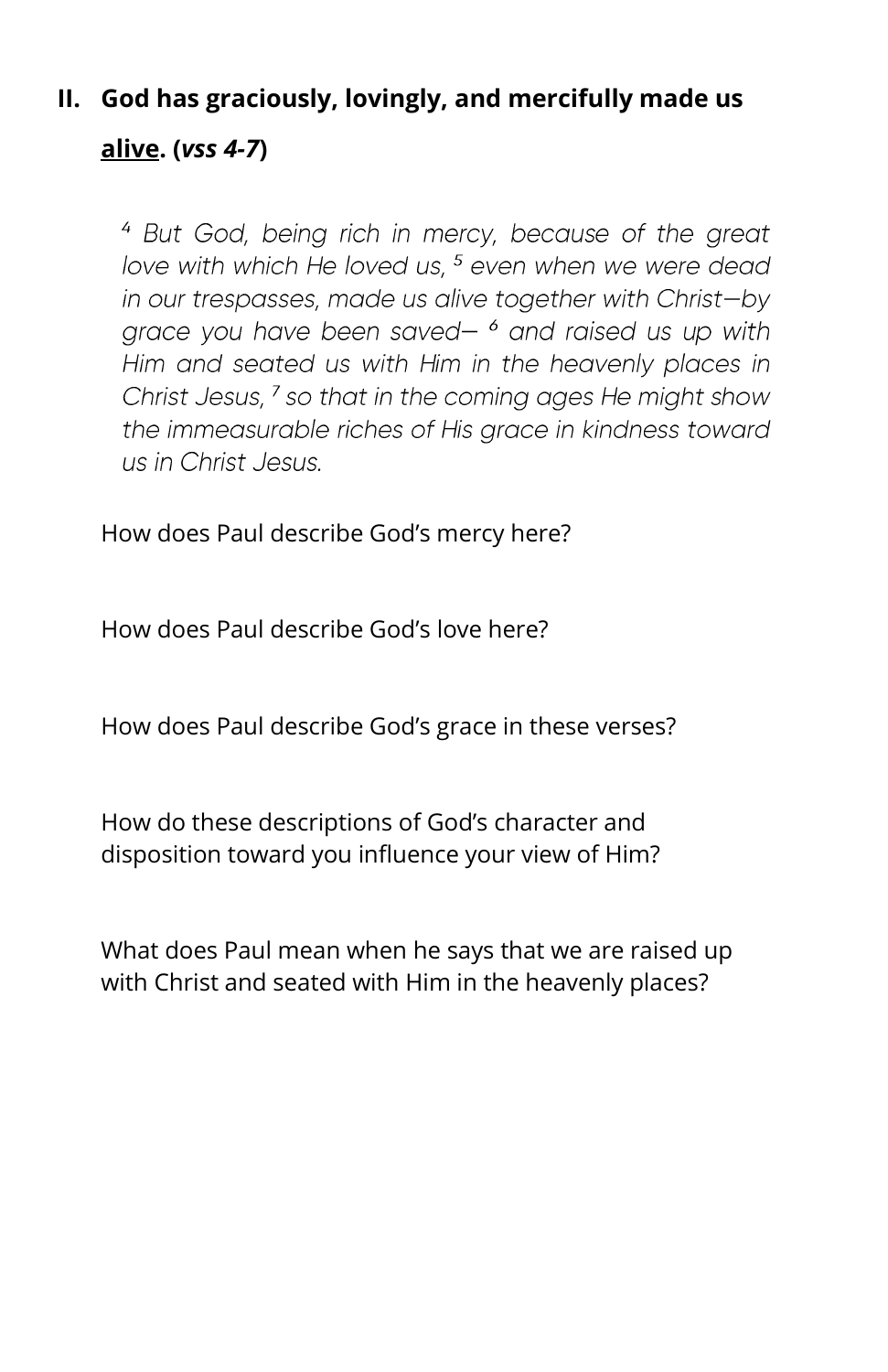## **III. We are God's workmanship to walk in good works.**

**(***vss 8-10***)**

<sup>8</sup> For by grace you have been saved through faith. And this is not your own doing; it is the gift of God, 9 not a result of works, so that no one may boast.<sup>10</sup> For we are His workmanship, created in Christ Jesus for good works, which God prepared beforehand, that we should walk in them.

By what *means* have you been saved?

What do we receive our salvation *through*?

What is the *result* of our salvation in how we live?

In what ways are you walking in the good works that God prepared beforehand for you?

Scripture for further study:

- *Romans 3:21-26*
- *Ephesians 4:24*
- *2 Corinthians 5:17*
- *Galatians 2:16, 6:15*
- *Philippians 2:13*